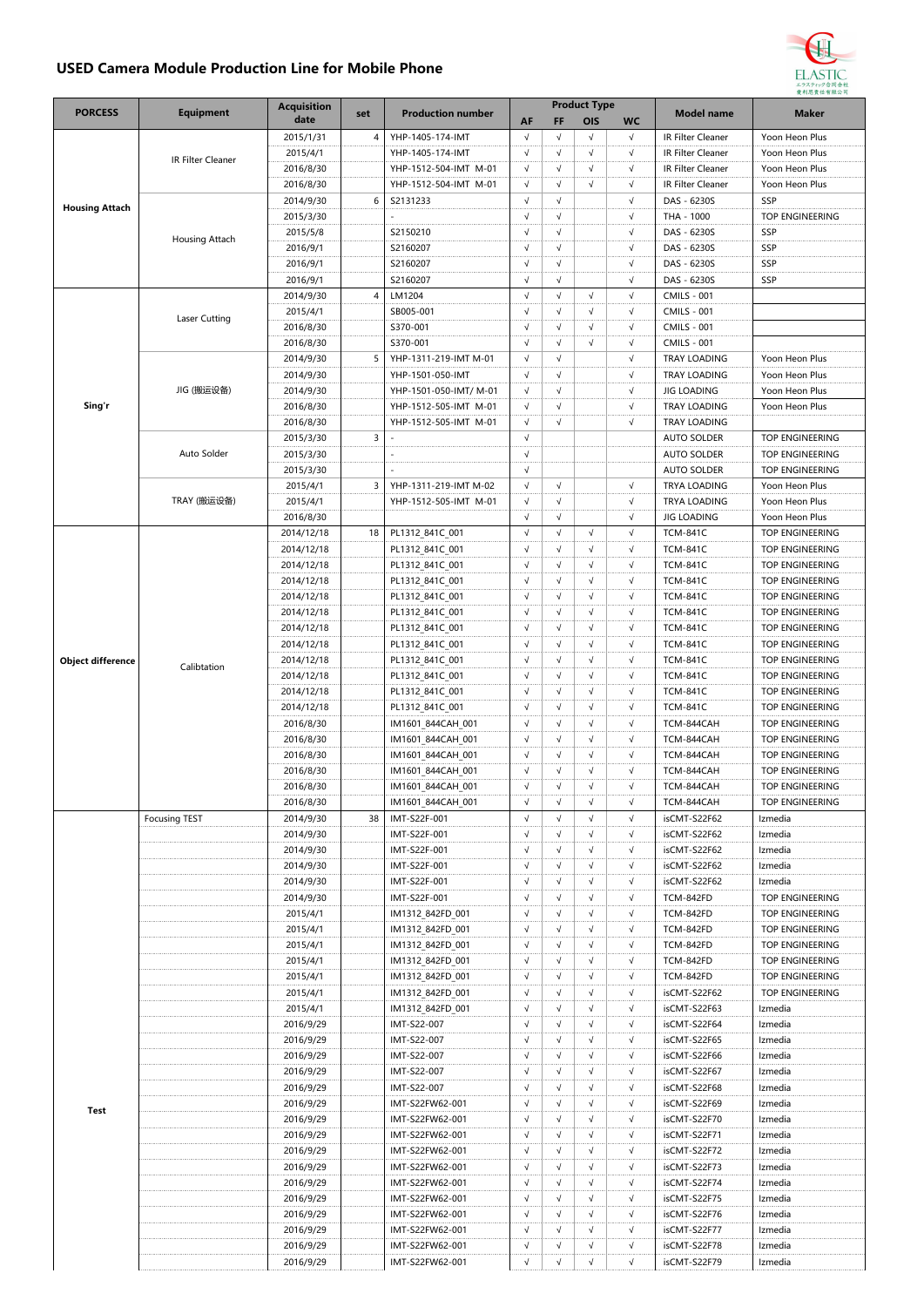## **USED Camera Module Production Line for Mobile Phone**



| <b>PORCESS</b>    | <b>Equipment</b>  | <b>Acquisition</b> | set | <b>Production number</b> |            |            | <b>Product Type</b> |            | Model name      | <b>Maker</b>    |
|-------------------|-------------------|--------------------|-----|--------------------------|------------|------------|---------------------|------------|-----------------|-----------------|
|                   |                   | date               |     |                          | AF         | <b>FF</b>  | OIS                 | <b>WC</b>  |                 |                 |
|                   |                   | 2016/9/29          |     | IMT-S22FW62-001          | $\sqrt{ }$ | $\sqrt{ }$ | $\sqrt{ }$          | $\sqrt{ }$ | isCMT-S22F80    | Izmedia         |
|                   |                   | 2016/9/29          |     | IMT-S22FW62-001          | $\sqrt{}$  | √          | $\sqrt{}$           | $\sqrt{}$  | isCMT-S22F81    | Izmedia         |
|                   |                   | 2016/3/30          |     | IMT-S22FW62-001          | $\sqrt{ }$ | $\sqrt{}$  | $\sqrt{ }$          | $\sqrt{ }$ | isCMT-S22F82    | Izmedia         |
|                   |                   | 2016/3/30          |     | IMT-S22FW62-001          | $\sqrt{ }$ | $\sqrt{}$  | $\sqrt{ }$          | $\sqrt{ }$ | isCMT-S22F83    | Izmedia         |
|                   |                   | 2016/3/30          |     | IMT-S22FW62-001          | $\sqrt{ }$ | √          | $\sqrt{ }$          | $\sqrt{}$  | isCMT-S22F84    | Izmedia         |
|                   |                   | 2016/3/30          |     | IMT-S22FW62-001          | $\sqrt{ }$ | $\sqrt{ }$ | $\sqrt{ }$          | √          | isCMT-S22F85    | Izmedia         |
|                   |                   | 2016/3/30          |     | IMT-S22FW62-001          | $\sqrt{ }$ | $\sqrt{ }$ | $\sqrt{ }$          | $\sqrt{ }$ | isCMT-S22F86    | Izmedia         |
|                   |                   | 2016/9/29          |     | IMT-S22FW62-001          | $\sqrt{ }$ | $\sqrt{ }$ | $\sqrt{}$           | $\sqrt{}$  | isCMT-S22F86    | Izmedia         |
|                   |                   | 2016/9/29          |     | IMT-S22FW62-001          | $\sqrt{ }$ | $\sqrt{ }$ | $\sqrt{ }$          | √          | isCMT-S22F86    | Izmedia         |
|                   | OIS TEST(加振器)     | 2017/6/19          | 43  | IMT-M08H62-001           |            |            | $\sqrt{ }$          |            | isCMT-M08H62    | Izmedia         |
|                   |                   | 2017/6/19          |     | IMT-M08H62-001           |            |            | √                   |            | isCMT-M08H62    | Izmedia         |
|                   |                   | 2017/6/19          |     | IMT-M08H62-001           |            |            | $\sqrt{ }$          |            | isCMT-M08H62    | Izmedia         |
|                   |                   | 2017/6/19          |     | IMT-M08H62-001           |            |            | $\sqrt{}$           |            | isCMT-M08H62    | Izmedia         |
|                   |                   | 2017/6/19          |     | IMT-M08H62-001           |            |            | $\sqrt{ }$          |            | isCMT-M08H62    | Izmedia         |
|                   |                   | 2017/6/19          |     | IMT-M08H62-001           |            |            | $\sqrt{}$           |            | isCMT-M08H62    | Izmedia         |
|                   |                   | 2017/6/19          |     | IMT-M08H62-001           |            |            | $\sqrt{ }$          |            | isCMT-M08H62    | Izmedia         |
|                   |                   | 2017/6/19          |     | IMT-M08H62-001           |            |            | $\sqrt{ }$          |            | isCMT-M08H62    | Izmedia         |
|                   |                   | 2017/6/19          |     | IMT-M08H62-001           |            |            | $\sqrt{}$           |            | isCMT-M08H62    | Izmedia         |
|                   |                   | 2017/6/19          |     | IMT-M08H62-001           |            |            | $\sqrt{ }$          |            | isCMT-M08H62    | Izmedia         |
|                   |                   | 2017/6/19          |     | IMT-M08H62-001           |            |            | $\sqrt{ }$          |            | isCMT-M08H62    | Izmedia         |
|                   |                   | 2017/6/19          |     | IMT-M08H62-001           |            |            | $\sqrt{ }$          |            | isCMT-M08H62    | Izmedia         |
|                   |                   | 2017/6/19          |     | IMT-Si09H62-001          |            |            | $\sqrt{2}$          |            | isCMT-M08H62    | Izmedia         |
|                   |                   | 2017/6/19          |     | IMT-Si09H62-001          |            |            | $\sqrt{}$           |            | isCMT-M08H62    | Izmedia         |
|                   |                   | 2016/3/30          |     | IMT-Si09H62-001          |            |            | $\sqrt{ }$          |            | isCMT-M08H62    | Izmedia         |
|                   |                   | 2016/3/30          |     | IMT-Si09H62-001          |            |            | $\sqrt{ }$          |            | isCMT-M08H62    | Izmedia         |
|                   |                   | 2016/3/30          |     | IMT-Si09H62-001          |            |            | $\sqrt{ }$          |            | isCMT-M08H62    | Izmedia         |
|                   |                   | 2016/3/30          |     | IMT-Si09H62-001          |            |            | $\sqrt{ }$          |            | isCMT-M08H62    | Izmedia         |
|                   |                   | 2016/3/30          |     | IMT-Si09H62-001          |            |            | $\sqrt{}$           |            | isCMT-M08H62    | Izmedia         |
|                   |                   | 2016/3/30          |     | IMT-Si09H62-001          |            |            | $\sqrt{}$           |            | isCMT-M08H62    | Izmedia         |
|                   |                   | 2016/3/30          |     | IMT-Si09H62-001          |            |            | $\sqrt{ }$          |            | isCMT-M08H62    | Izmedia         |
| OIS Test          |                   | 2016/3/30          |     | IMT-Si09H62-001          |            |            | $\sqrt{ }$          |            | isCMT-M08H62    | Izmedia         |
|                   |                   | 2016/3/30          |     | IMT-Si09H62-001          |            |            | $\sqrt{ }$          |            | isCMT-M08H62    | Izmedia         |
|                   |                   | 2016/3/30          |     | IMT-Si09H62-001          |            |            | $\sqrt{}$           |            | isCMT-M08H62    | Izmedia         |
|                   |                   | 2016/3/30          |     | IMT-Si09H62-001          |            |            | $\sqrt{ }$          |            | isCMT-M08H62    | Izmedia         |
|                   |                   | 2016/3/30          |     | IMT-Si09H62-001          |            |            | $\sqrt{}$           |            | isCMT-M08H62    | Izmedia         |
|                   |                   | 2016/9/29          |     | IMT-Si09H62-001          |            |            | $\sqrt{ }$          |            | isCMT-M08H62    | Izmedia         |
|                   |                   | 2016/9/29          |     | IMT-Si09H62-001          |            |            | $\sqrt{ }$          |            | isCMT-M08H62    | Izmedia         |
|                   |                   | 2016/9/29          |     | IMT-Si09H62-001          |            |            | $\sqrt{}$           |            | isCMT-M08H62    | Izmedia         |
|                   |                   | 2016/9/29          |     | IMT-Si09H62-001          |            |            | $\sqrt{}$           |            | isCMT-M08H62    | Izmedia         |
|                   |                   | 2016/9/29          |     | IMT-Si09H62-001          |            |            | $\sqrt{ }$          |            | isCMT-M08H62    | Izmedia         |
|                   |                   | 2016/9/29          |     | IMT-Si09H62-020          |            |            | $\sqrt{ }$          |            | isCMT-M08H62    | Izmedia         |
|                   |                   | 2016/9/29          |     | IMT-Si09H62-020          |            |            | $\sqrt{ }$          |            | isCMT-M08H62    | Izmedia         |
|                   |                   | 2016/9/29          |     | IMT-Si09H62-020          |            |            | $\sqrt{ }$          |            | isCMT-M08H62    | Izmedia         |
|                   |                   | 2016/9/29          |     | IMT-Si09H62-020          |            |            | $\sqrt{ }$          |            | isCMT-M08H62    | Izmedia         |
|                   |                   | 2016/9/29          |     | IMT-Si09H62-020          |            |            | $\sqrt{}$           |            | isCMT-M08H62    | Izmedia         |
|                   |                   | 2016/9/29          |     | IMT-Si09H62-020          |            |            | $\sqrt{ }$          |            | isCMT-M08H62    | Izmedia         |
|                   |                   | 2016/9/29          |     | IMT-Si09H62-026          |            |            | $\sqrt{ }$          |            | isCMT-M08H62    | Izmedia         |
|                   |                   | 2016/9/29          |     | IMT-Si09H62-026          |            |            | $\sqrt{ }$          |            | isCMT-M08H62    | Izmedia         |
|                   |                   | 2016/9/29          |     | IMT-Si09H62-026          |            |            | $\sqrt{}$           |            | isCMT-M08H62    | Izmedia         |
|                   |                   | 2016/9/29          |     | IMT-Si09H62-026          |            |            | $\sqrt{ }$          |            | isCMT-M08H62    | Izmedia         |
|                   |                   | 2016/9/29          |     | IMT-Si09H62-026          |            |            | $\sqrt{ }$          |            | isCMT-M08H62    | Izmedia         |
|                   |                   | 2016/9/29          |     | IMT-Si09H62-026          |            |            | √                   |            | isCMT-M08H62    | Izmedia         |
|                   | Color calibration | 2014/12/18         | 18  | PL1312 841C 001          | $\sqrt{2}$ | $\sqrt{ }$ | $\sqrt{2}$          | $\sqrt{ }$ | <b>TCM-841C</b> | TOP ENGINEERING |
|                   |                   | 2014/12/18         |     | PL1312_841C_001          | $\sqrt{ }$ | $\sqrt{}$  | $\sqrt{}$           | $\sqrt{ }$ | <b>TCM-841C</b> | TOP ENGINEERING |
| object difference |                   | 2014/12/18         |     | PL1312_841C_001          | $\sqrt{}$  | √          | $\sqrt{}$           | $\sqrt{}$  | <b>TCM-841C</b> | TOP ENGINEERING |
|                   |                   | 2014/12/18         |     | PL1312_841C_001          | $\sqrt{}$  | √          | $\sqrt{ }$          | √          | <b>TCM-841C</b> | TOP ENGINEERING |
|                   |                   | 2014/12/18         |     | PL1312_841C_001          | $\sqrt{ }$ | $\sqrt{ }$ | $\sqrt{}$           | $\sqrt{ }$ | <b>TCM-841C</b> | TOP ENGINEERING |
|                   |                   | 2014/12/18         |     | PL1312_841C_001          | $\sqrt{ }$ | $\sqrt{ }$ | $\sqrt{}$           | √          | <b>TCM-841C</b> | TOP ENGINEERING |
|                   |                   | 2014/12/18         |     | PL1312_841C_001          | $\sqrt{ }$ | $\sqrt{}$  | $\sqrt{}$           | √          | <b>TCM-841C</b> | TOP ENGINEERING |
|                   |                   | 2014/12/18         |     | PL1312_841C_001          | $\sqrt{ }$ | $\sqrt{}$  | $\sqrt{}$           | $\sqrt{ }$ | <b>TCM-841C</b> | TOP ENGINEERING |
|                   |                   | 2014/12/18         |     | PL1312_841C_001          | $\sqrt{}$  | $\sqrt{}$  | √                   | $\sqrt{}$  | <b>TCM-841C</b> | TOP ENGINEERING |
|                   |                   | 2014/12/18         |     | PL1312_841C_001          | $\sqrt{}$  | √          | √                   | $\sqrt{}$  | <b>TCM-841C</b> | TOP ENGINEERING |
|                   |                   | 2014/12/18         |     | PL1312_841C_001          | $\sqrt{ }$ | $\sqrt{}$  | $\sqrt{}$           | $\sqrt{ }$ | <b>TCM-841C</b> | TOP ENGINEERING |
|                   |                   | 2014/12/18         |     | PL1312_841C_001          | $\sqrt{ }$ | $\sqrt{}$  | $\sqrt{}$           | $\sqrt{ }$ | <b>TCM-841C</b> | TOP ENGINEERING |
|                   |                   | 2016/8/30          |     | IM1601_844CAH_001        | $\sqrt{ }$ | √          | $\sqrt{}$           | $\sqrt{}$  | TCM-844CAH      | TOP ENGINEERING |
|                   |                   | 2016/8/30          |     | IM1601_844CAH_001        | $\sqrt{}$  | √          | $\sqrt{ }$          | √          | TCM-844CAH      | TOP ENGINEERING |
|                   |                   | 2016/8/30          |     | IM1601_844CAH_001        | $\sqrt{ }$ | $\sqrt{ }$ | $\sqrt{ }$          | $\sqrt{ }$ | TCM-844CAH      | TOP ENGINEERING |
|                   |                   | 2016/8/30          |     | IM1601_844CAH_001        | $\sqrt{ }$ | $\sqrt{}$  | $\sqrt{}$           | √          | TCM-844CAH      | TOP ENGINEERING |
|                   |                   | 2016/8/30          |     | IM1601_844CAH_001        | $\sqrt{}$  | $\sqrt{ }$ | $\sqrt{}$           | √          | TCM-844CAH      | TOP ENGINEERING |
|                   |                   | 2016/8/30          |     | IM1601_844CAH_001        | $\sqrt{}$  | $\sqrt{}$  | $\sqrt{ }$          | $\sqrt{}$  | TCM-844CAH      | TOP ENGINEERING |